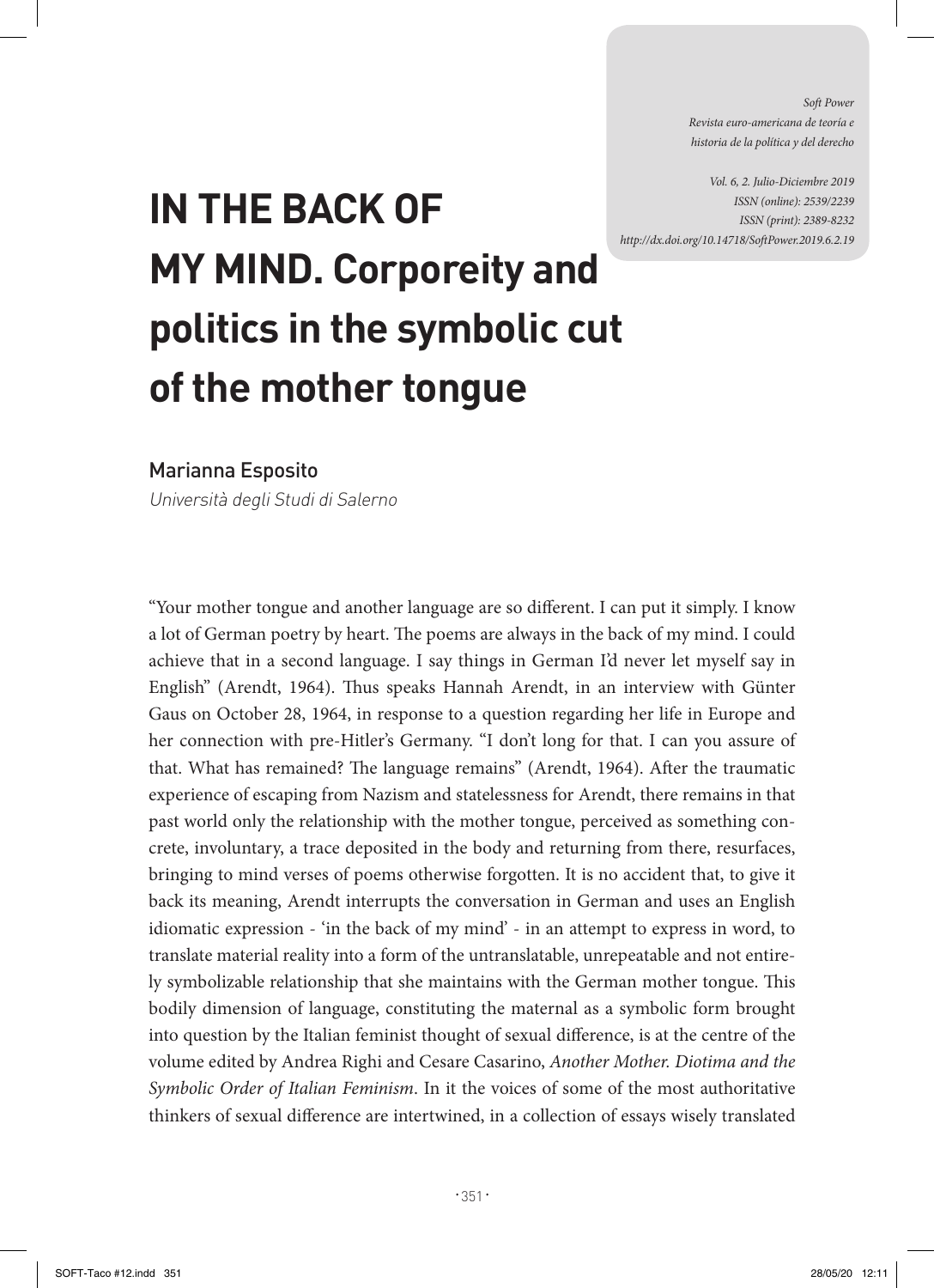and assembled to interrogate the transformations of the present and reveal their forms of power: "Why is it so important and urgent for politics to think and to foster a debate about the mother here and now? What is this 'here and now'? (Righi & Casarino, 2018, p. 5). This is the question from which the two curators start in focusing on the problem that shakes the global contemporary space: the explosion of sexual and racial violence, the resurgence of misogynist cruelty that bloods the current anomic phase of neoliberal capitalism.

Just think of the practices of violence perpetrated against women in the global context of 'new wars': informal war scenarios in which there is a spectacularization of torture and destruction of female bodies, seized and exhibited in a showcase for a public demonstration of their submission by the masculine power that emphasizes its domination with this spectacle. It is the tragic case recalled by Righi and Casarino: nineteen girls executed by ISIS in 2016 for having disobeyed the rules of the patriarchate, kidnapped and burned, lives in the streets, in Mosul, inside a cage, for refusing to become sex slaves. But, as much as they are most affected by male violence, the problem of the current misogynist cruelty is not limited to women: the intersection of racist, sexist, homophobic and transphobic violence in the contemporary global existence is a matter of fact. This urgently raises the question at the centre of the volume: the need to think of an alternative symbolic order to the male patriarchal one. A symbolic that the philosophical community of Diotima has identified in the politicity of the mother tongue and in the female genealogy of the mother-daughter relationship obscured within the hierarchical links of the male imaginary. "Luisa Muraro's The symbolic order of the mother is the text we should turn to with these questions in mind. She shares with other female authors, first of all Light Irigaray, the project of bringing the figure of the mother and daughter relationship, both imprisoned in the patriarchal imaginary, to the light of the symbolic" (Dominijanni, 2018, p. 216). Thus Ida Dominijanni clarifies the scope of the feminist shift, the revolutionary rift introduced by the feminism of difference - in practices and thought - for access to the symbolic of a sexual subjectivity. This is the critical excavation carried out by Luisa Muraro, together with Luce Irigaray and other authors, in the epistemological field of modern representation: the liberation of the mother from the darkness of the private and its highlighting as a symbolic source of a female authority rooted in the free sense of sexual difference, as an existential condition not identifiable a priori, but knowable only through a practice in which one experiences the limit, the emptiness, the dependence, with the putting into play of oneself in the relationship with the other. Freed from the patriarchal imaginary, the symbolic root of feminine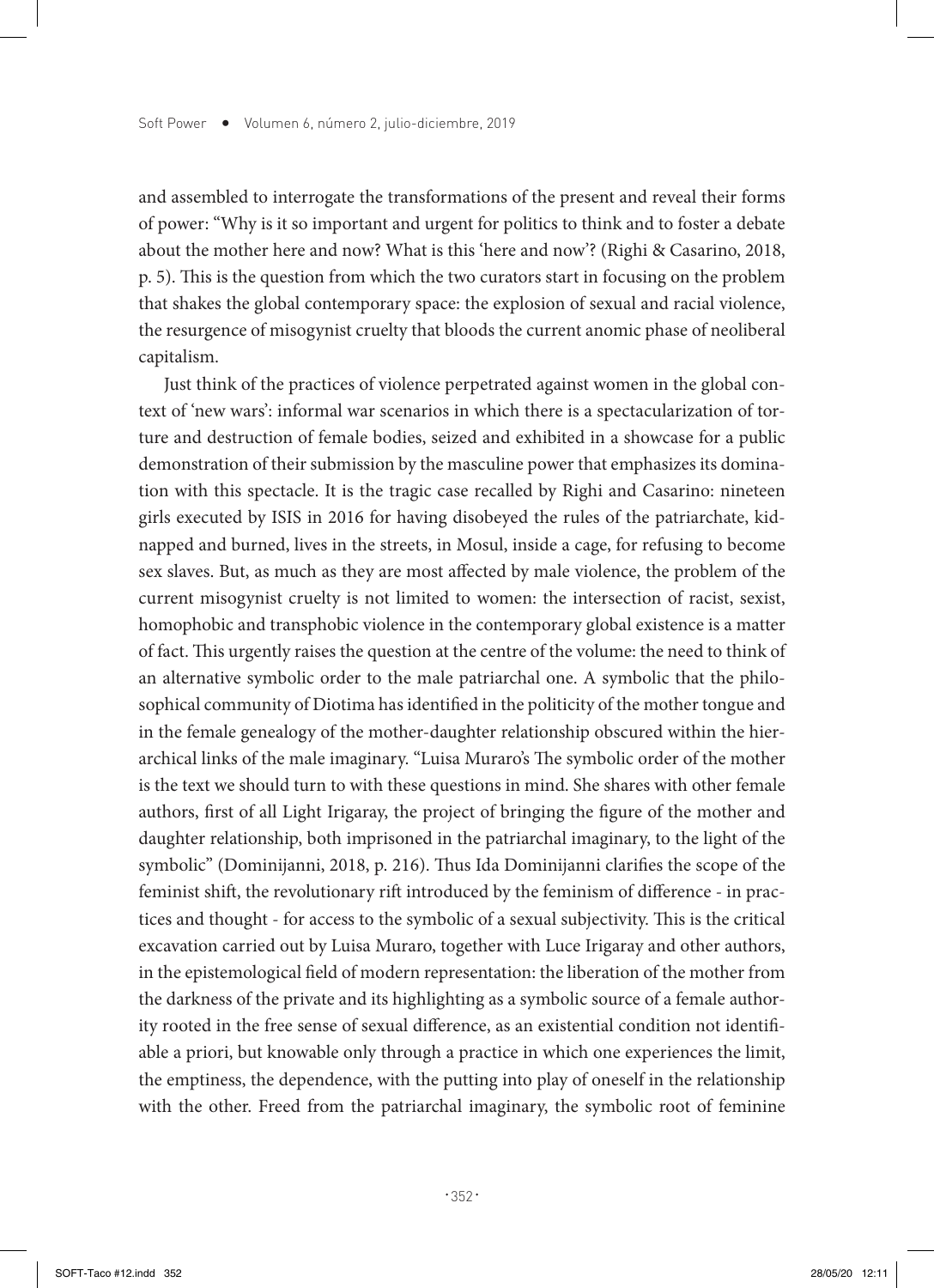authority is inscribed, then, in the figure of the primary relationship as a principle of individuation irreducible to the symbolic order of the law, generative of relations between being and language - thought and life, body and word - that modify the field of the sayable and decide on the opening of meaning to women's political freedom. The volume *Another Mother* takes as its starting point the radical nature of this challenge to show us how profound is the genealogical excavation carried out by the authors right into the present, here and now. The stakes, in fact, are to show how some of the key issues in the contemporary debate - the new wars, the economic financialization, the media coverage of politics, the spectacle of crimes against women, the intersectionality of racial, gender and violence class on a global scale - they can be read in their entirety only through an analytical lens capable of identifying the links and of interrogating the knowledge that defines the order of discourse in a given historical phase. Exactly the gesture made by Diotima that, to denounce the social subordination ascribed to the equal female condition in the fraternal contract, and to affirm the freedom of women, has adopted since the years of the feminist revolt a critical look capable of grasping the materiality of the symbolic in the field variable of social interactions. It is Luisa Muraro who tells us that "between symbolic and social orders there is complicity: material servitudes that become logical exigencies and, vice versa, conditions of symbolic production that translate into social impositions" (Muraro, 2018, p. 89). This analysis explains why, despite the pervasiveness of cultural and gender differences, the symbolic arsenals of race and gender continue to govern contemporary global space, with effects of subordination and violence. The answer lies in that *opaque complicity*, yet intensely operational, which Muraro traces, on the basis of Lacan, between symbolic production and the social order, between metaphorical language and the patriarchal regime. Taking into account this material connection, from which derives the recognition of a historicity of the sexes, the volume questions the historical - economic, cultural, geopolitical change - which took place after globalization, with the post-Fordist turn of capitalism and advent of neoliberal governmentality. The point in question is the relationship that the neocapitalist development model intertwines with feminist practice, in light of the profound crisis of civilization that neoliberalism has given to the forms of life in contemporary society - what Andrea Righi has effectively defined the 'psychopathology of the post-Fordism': a process of individualization and precariousness of the productive forces, based on a competitive business model in every sphere of life, according to the bioeconomic project of human capital. With the post-Fordist turning point in the accumulation regime and economic financialization, social reality has lost its symbolic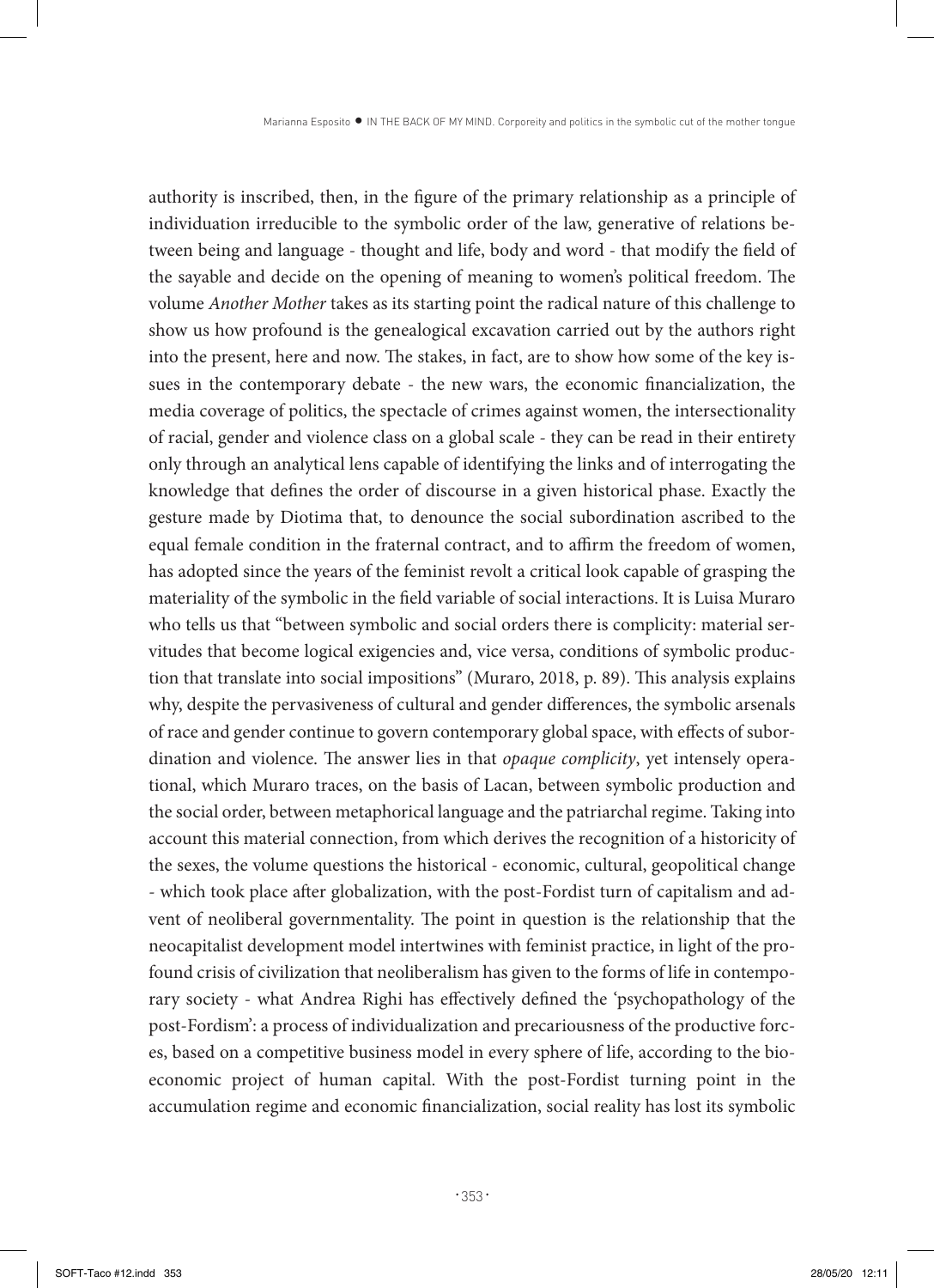function as an associative phenomenon endowed with a life of its own with respect to the lives of isolated individuals who are part of it. By encouraging the subjects to internalize an idea of entrepreneurial freedom and by mobilizing a process of destructuring of work implying forms of marginalization of the subjects who are unable to adapt to the logic of the system, the neoliberal governmentality has progressively built the foundations for increasingly fragmented living conditions, insecure, with a decisive consequence on the symbolic level: the collapse of desire in the function of enjoyment. "This is the libidinal face of post-Fordism; this is the lucrative disorder of the society of enjoyment. "The chief consequence is that of the notion of desire has now collapsed into the function of enjoyment, which is private, repetitive, and excessive as the subject of the object of pleasure precisely as a thing" (Righi, 2018, pp. 291 – 292). Thus Righi focuses on the socio-symbolic change with which to come to terms today. Now that the order of the law, based on paternal interdiction and absorbed by the juridical form of the social pact, has been seriously damaged by the advent of an anomic rationality, structured around the financial powers of the market, the forms of hardship are no longer inscribed in a social imperative that prohibits enjoyment. Rather, they are inscribed in an imperative of enjoyment: a libidinal economy that encourages compulsive, serial, unlimited forms, practices in which the subject encapsulates the object of pleasure as a thing, an inanimate reality. Psychopathology is therefore the symptom of the post-Fordist productive model, as a psychic structure immersed in a hallucinatory dimension functional to the consumerist logic of contemporary capitalism. It is at this height that finds a space the question of maternal symbolism and feminine genealogy in the urgency of re-signifying the linguistic-expressive instances on the political level. "The symbolic match of the political resignification of the maternal becomes more urgent" (Dominijanni, 2018, p. 228), observes Ida Dominijanni. If, in fact, as the author suggests, the symbolic of the mother is not monolithic, but it is a cut in the "factual and eventual whole" (Dominijanni, 2018, p. 5) order language – an excess and, together, a limit given by an experience that is not entirely symbolizable, resistant to all forms of synthesis - then, what is at stake, in the contemporary global perspective, lies in the ability to make a twist on the level of language - even that already acquired in the feminist field of emancipation - starting from the experience of practices. A 'rotation' that allows the translation of "the multiplicity of meanings of feminine existence" (Dominijanni, 2018, p. 5) of all women and of each one - into the historicity of the present, where other subjects who spoke about the symbolic competence to say about themselves intersect: colonized, racialized subjects, subjected to imperialist and class domination. The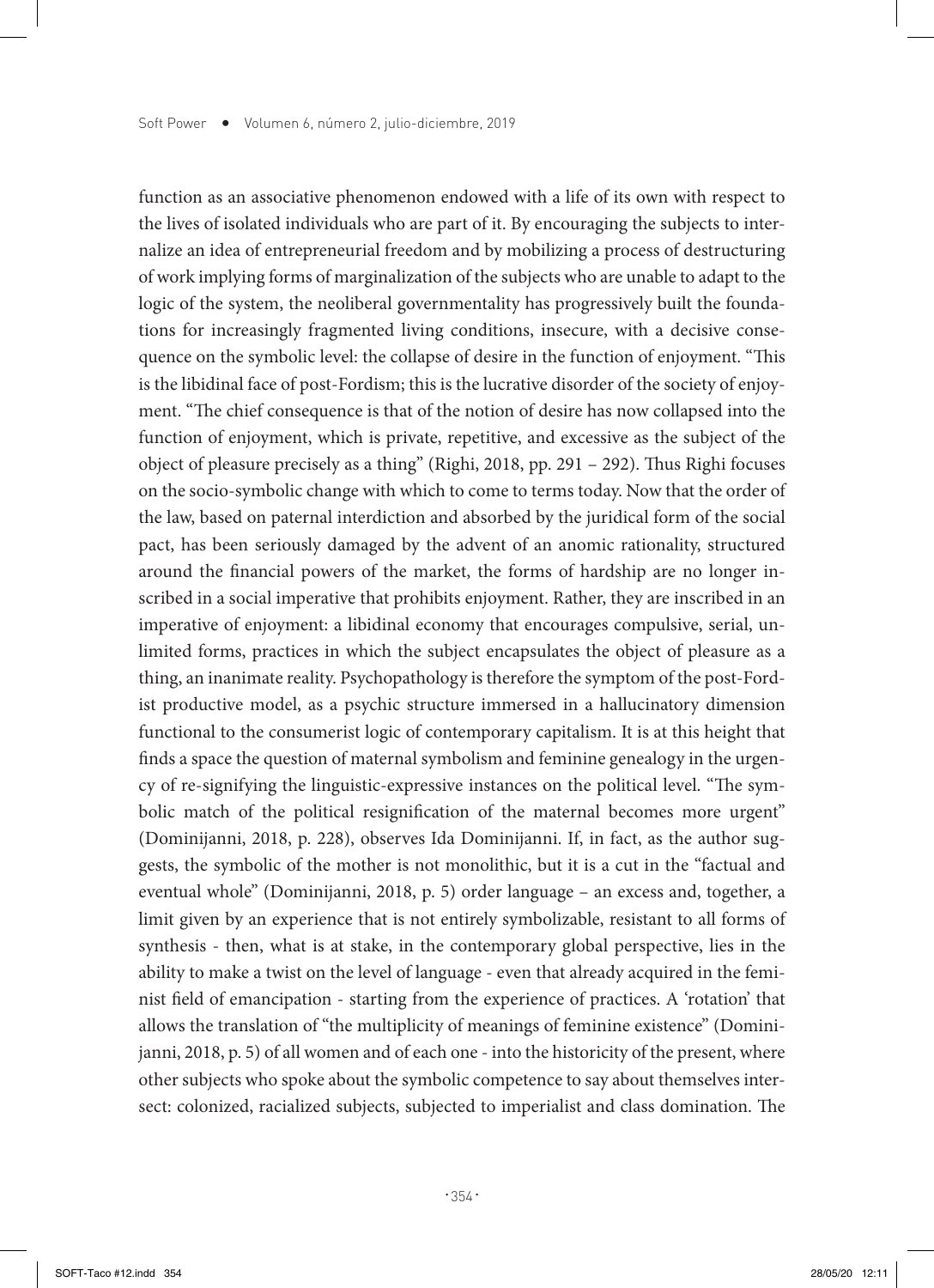point is that, in a thought of sexual difference, that is, in a thought that chooses as vocation not to synthesize, not to abstract, to put the categories in relation starting from experience, the opening to the multiple and, therefore, to the intersection with other excluded subjects, does not subtract from the task of pausing in the limit of the contradictions given by the singular historical paths of sexuation, of racialization, of colonization. It is an impervious but necessary challenge that the global present poses to feminist thought. 'Thinking with Diotima' today means in any case taking on the living delivery of a language which, inscribed in the materiality of experience, allows us to bring back to reality what in the male domain is continuously abstracted, naturalized, pacified in a timeless and ahistorical representation. It means taking on the metomimic cut of the mother tongue enlightened by Luisa Muraro: a language guideline that allows us to pierce the discourses from within, "cutting across" (Muraro, 2018, p. 73) them, through the singular and common experiences of practice in which corporeality of lived enlightens the generative possibility of thought.

## **References**

- Arendt, H. (1964). What Remains? The Language Remains. A Conversation with Günter Gaus. In J. Kohn (Ed.), *Essays In Understanding, 1930-1954: Formation, Exile, And Totalitarianism*, New York: Schoken Books.
- Bazzicalupo, L. (2013). Governamentalità: pratiche e concetti. *Materiali per una storia della cultura giuridica*, 2, pp. 395 – 414.
- Casarino, C. & Righi, A. (2018). Another Mother, Another Introduction. In Casarino, C. & Righi, A. (Eds). *Another Mother*. *Diotima and the Symbolic Order of Italian Feminism*" (pp. 1-30). Minneapolis: University Minnesota Press.

Collin, F. (1999). *Le différend des sexes. De Platon à la parité*. Paris: Éditions Pleins Feux.

Diotima (1995). *Oltre l'uguaglianza. Le radici femminili dell'autorità*. Napoli: Liguori.

- Dominijanni, I. (2018). The Contact Word. In Casarino, C. & Righi, A. *Another Mother*. *Diotima and the Symbolic Order of Italian Feminism*" (pp. 33-65). Minneapolis: University Minnesota Press.
- Dominijanni, I. (2018). The Undecidable Imprint. In Casarino, C. & Righi, A. *Another Mother*. *Diotima and the Symbolic Order of Italian Feminism*" (pp. 211 – 234). Minneapolis: University Minnesota Press.